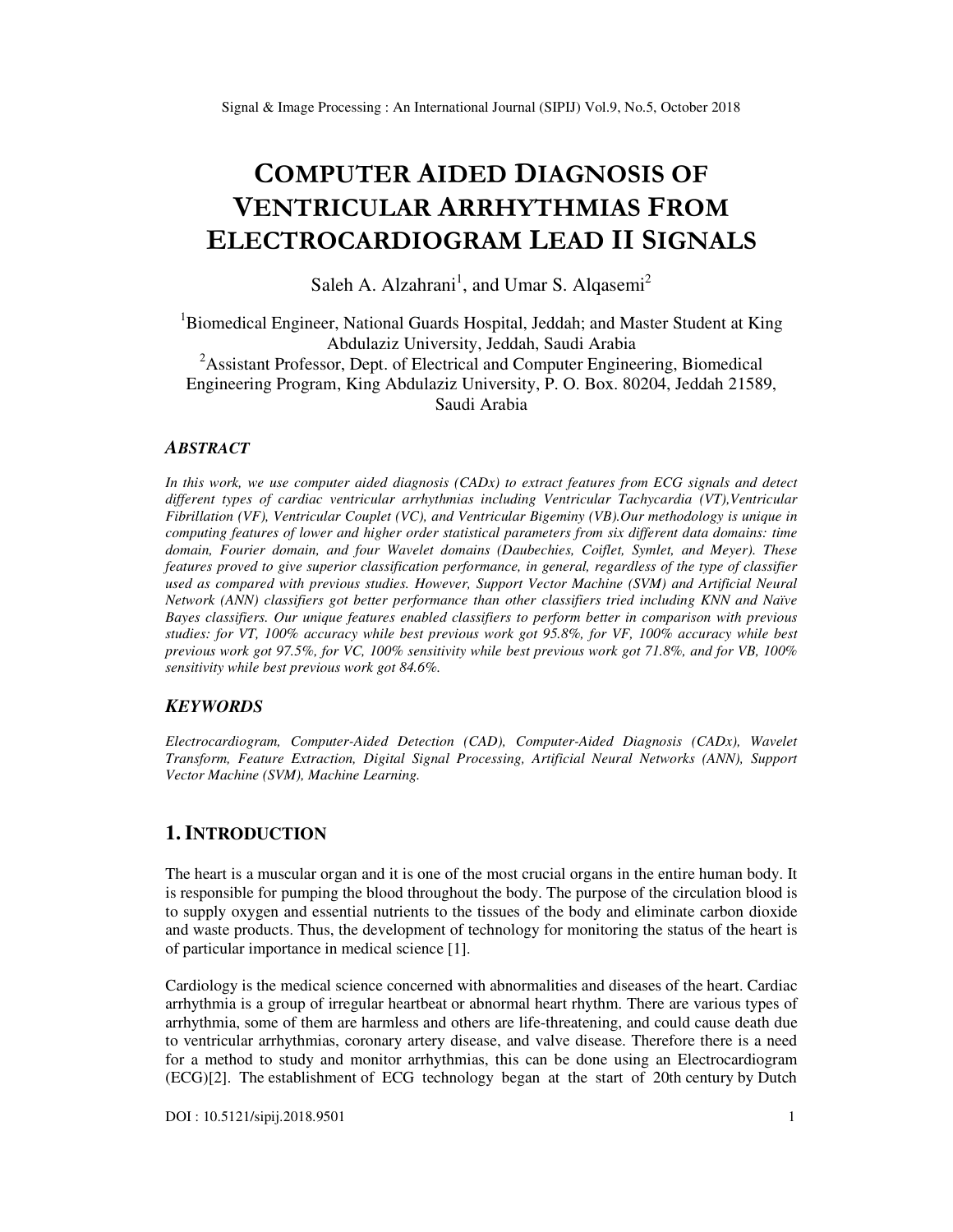physiologist Willem Einthoven in 1903 by using a string galvanometer [3]. ECG is a diagnostic tool that can be used to measures and records the electrical activity of the heartbeat. So, it is crucial to extract the minute information from the ECG signal to obtain an accurate analysis of the heart to allow physician diagnose various forms of heart disease [4].

Arrhythmias are becoming a significant reason for sudden death around the world. The aim of this research is to detect and classify ECG ventricular arrhythmias. Classical techniques have been used to address this problem such as the analysis of ECG signals for arrhythmia detection using the Fourier Coefficients, statistical features and wavelet domain features, etc.

ECG arrhythmias classes used in this thesis are ventricular arrhythmias are more serious lifethreatening than aterialarrhythmias. These ECG arrhythmias data were obtained from MIT-BIH database, which consist of four abnormal of the types including Ventricular Couplet (VC), Ventricular Tachycardia (VT), Ventricular Bigeminy (VB) and Ventricular Fibrillation (VF), and one normal control class.

Physicians in healthcare facilities can diagnose different types of arrhythmias after doing 12-lead ECG analysis. However, for emergency admissions, first aid, and ambulances, it is usually not accessible for physicians to detect such abnormalities from vital sign monitors. However, CAD algorithms can be incorporated in such monitors for online detection of such cases to help identify people of such abnormalities for preventive and follow-up purposes that aid health care practitioners to provide necessary measures.

# **2. PREVIOUS RESEARCH**

Issac et at [5], proposed a method for the classification of the heartbeat of ECG, based on the use of the Artificial Neural Network (ANN). The feature sets considered include RR intervals, Heartbeat intervals, and Spectral entropy. The ECG signals were also obtained from MIT-BIH database, which were used to classify the normal beat and nine different arrhythmias namely, Right Bundle Branch Block (RBBB), Left Bundle Branch Block (LBBB), Supraventricular ectopic Premature beat (SP), Atrial Premature beat (AP), Premature Ventricular Contraction (PVC), Atrial Fibrillation (AF), Sick Sinus Syndrome (SSS), Ventricular Fibrillation (VF), and Fusion of ventricular and normal beat (FVN). The total accuracy of classification of the proposed method is 0.990.

Asl et al. [6], proposed an algorithm for ECG arrhythmias classification by reduced features. The data set consist of four different classes (Normal sinus rhythm (NSR), arterial premature contraction and supraventricular tachycardia (APC/SVT), PVC/ Ventricular Tachycardia (VT), and VF) obtained from MIT-BIH database, too. Seventeen features were extracted by wavelet transform; two features related to rhythm and fifteen wavelet coefficient features. They used three classifiers with accuracy of 0.986 for Multilayer Perceptrons (MLP), 0.989 for Fuzzy Inference System (FIS), and 0.993 for support vector machine (SVM). The best performances have been obtained by SVM.

Hasan, Kadah[7], detected and classify ECG arrhythmias using ANN, K-nearest neighbor (KNN), Multi-class support vector machine (MC-SVM), and linear discriminant analysis (LDA) classifier. The data set consist of five classes (Normal rhythm (NR), ventricular couplet (VC), VT, ventricular bigeminy (VB), and VF) obtained from MIT-BIH database as well. Features extraction of ECG signal based on the accompanied poles using Prony's method and complex resonance frequencies. They reported accuracies as 1 for ANN, 0.933 for KNN, 0.924 for MC-SVM, and 0.857 for LDA. ANN classifier has proved its high accuracy compared to other classifiers for the type of features used in this study.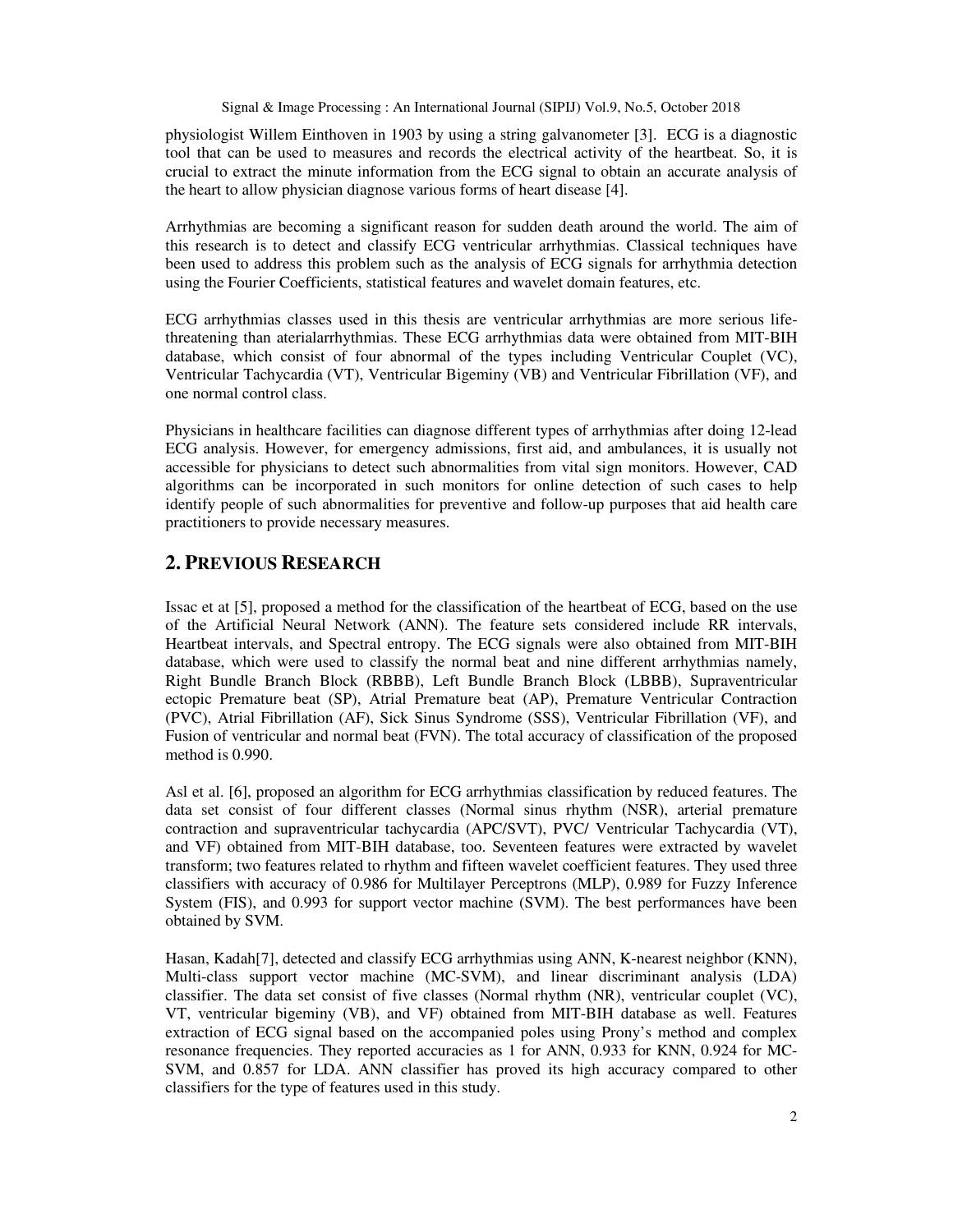Kim et al. [8], proposed a method of ECG feature to detect ECG arrhythmias through combination of wavelet transform. The data set consist of three types (Normal ECG, VT, and PVC) obtained from developed patch type electrode by researcher. Features set was based on Daubechies, Symlets and Coiflets wavelet transforms on ECG signals. The maximum detection accuracy achieved 0.962 using ANN classifier.

Orozco-Duque et al. [9], implement SVM and ANN for real-time detection of ventricular arrhythmia. The database sets consist of three classes NR, VT and VF obtained from same MIT-BIH arrhythmia database. The features set considered include a fast wavelet transform (FWT) and sub-bands wavelet energy. The overall accuracy of classification of the proposed method was 0.995 for both classifier ANN and SVM.

Othman et al.[10], used semantic mining (SM) based algorithm for detecting VT and VF. The database set considered three types of ECG signal normal, VT and VF obtained from same MIT-BIH arrhythmia database. They opted to use classifier called semantic mining to characterize VF and VT by using three syntax parameters (Natural frequency, damping coefficient, and input signal). They obtained high accuracy 0.967 because they used well targeted features.

Li and Rajagopalan [11], classified VF and VT by using SVM. The ECG signals were derived from (the Creighton University Ventricular Tachyarrhythmia Database (CUDB), the MIT-BIH Malignant Ventricular Arrhythmia Database (VFDB), and the American Heart Association Database (AHADB)) which include VF and VT. The features sets considered include time domain features, frequency domain features, complexity features, and statistical features extracted from specific window length of ECG signal. The SVM classifier achieves 0.982 accuracy.

Kavitha and Christopher [12], proposed a method of ECG feature to detect ECG arrhythmias using Particle Swarm Optimization (PSO), and Fuzzy C-Means (FCM) Clustering. The data set consisted of five classes (PVC, NSR, AF, VF, and 2° heart block (BII)) obtained from the most commonly used MIT-BIH database. Features extraction were based on linear analysis (time domain features, andfrequency domain features) and nonlinear analysis (largest Lyapunov exponent, poincare plot, correlation dimension, and spectral entropy). With implemented SVM, they obtained high accuracy 0.984.

Pooyan and Akhoondi[13], applied morphological features for classification of ventricular arrhythmias. The data set consist of five classes VT, ventricular flutter (VFL), VF, ventricular escape beat (VEB), and PVC obtained from MIT-BIH database. Features were extracted using morphological features include (the amplitude of R peak, QS interval, the rising and falling slopes of QRS complex, and positive and negative areas of the complex QRS. Accuracy of ventricular abnormalities and normal sinus rhythm obtained 0.959 by using SVM with Gaussian kernel.

Weixin[14], Classified ECG ventricular arrhythmias using fuzzy logic classifier. The data set consist of three types disorganized VF (DVF), VT and organized VF (OVF) obtained from the MIT-BIH Malignant Ventricular Arrhythmia Database (VFDB), and Creighton University Ventricular Tachyarrhythmia Database (CUDB). Three major feature extraction methods: frequency domain features, time domain features, and complexity features. The total accuracies obtained with two levels were: first detect VT with an accuracy of 0.926 and then the discrimination between DVF and OVF was detected with an accuracy of 0.845.

Tripathy et al. [15], introduces new method for detection and classification of ventricular arrhythmia using the least square support vector machine (LSSVM). The data set consisted of three types (NR, VT, VF) obtained from the MIT-BIH Malignant Ventricular arrhythmia Database (VFDB), and Creighton University Ventricular Tachyarrhythmia Database (CUDB).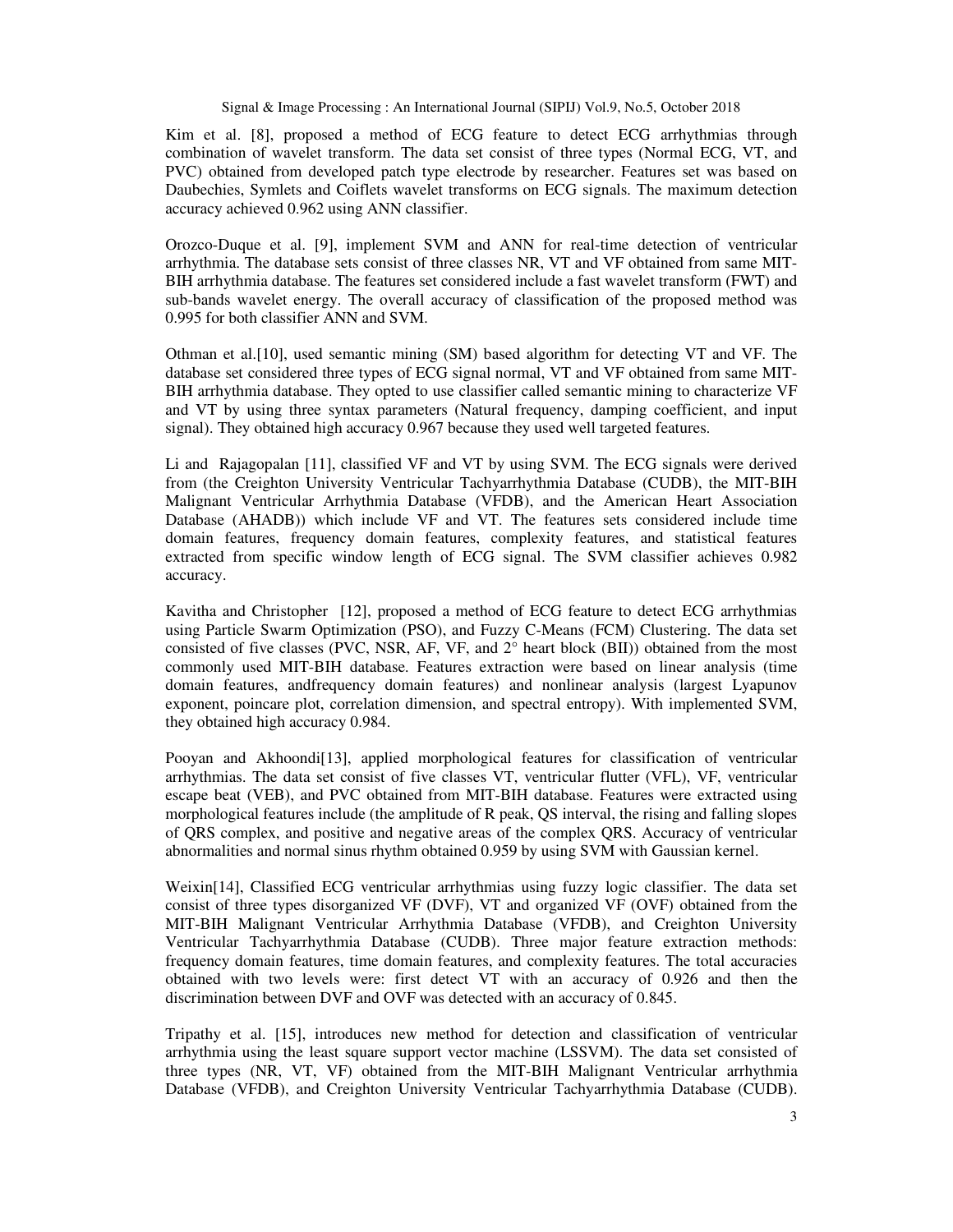Moreover the features extracted based on digital Taylor-Fourier transform (DTFT). They achieved an accuracy of 0.898.

Sreedevi and Anuradha [16], evaluated for detection of heart arrhythmias by using Discrete Wavelet Transform (DWT) method. The data set consist of five types (bradycardia, VT, PVC, supraventricular tachycardia, and myocardial infarction (MI) obtained from the MIT-BIH arrhythmia database. The proposed method for extracting was a daubechies Wavelet Transform. Overall accuracy of 0.971 was achieved.

Mohanty et al.[17], detected and classify VT and VF arrhythmias using cubic SVM and C4.5 classifier. The data set consist of three types (NR, VT, andVF) obtained from MIT-BIH arrhythmia database. The features sets considered include temporal, spectral, and statistical features. The experiments showed accuracy of 0.970 for C4.5 classifier which was better than cubic SVM 0.922.

Mohammadalipour et al. [18], proposed a method for discrimination ECG arrhythmias using nonlinear features, time and frequency domain. The ECG data consisted of ten types (VF, VT, AF, NSR, bigeminy (BG), trigeminy (TG), quadrigeminy (QG), couplet, triplet, and PVC) from MIT-BIH arrhythmia database. The features sets considered include Image-Based Phase Plot for Morphological Analysis, frequency domain feature, nonlinear feature, and Shannon Entropy (SE). The accuracy of binary decision tree BDT, and SVM are 0.962, and 0.929, respectively.The BDT provided slightly higher accuracy than SVM classifier.

| <b>Author and date</b>             | <b>Main features</b>                                                                | <b>Classifiers</b>       | ACC          |
|------------------------------------|-------------------------------------------------------------------------------------|--------------------------|--------------|
| Issac et at $[5]$                  | RR intervals Heartbeat intervals and<br>Spectral entropy                            | <b>ANN</b>               | 0.990        |
| Asl et al. $[6]$                   | 17 features were extracted by wavelet<br>transform; two features related to         | <b>MLP</b>               | 0.986        |
|                                    | rhythm and 15 wavelet coefficient<br>features                                       | <b>FIS</b>               | 0.989        |
|                                    |                                                                                     | <b>SVM</b>               | 0.993        |
| Hasan, Kadah[7],                   | -Prony's method -complex resonance                                                  | <b>ANN</b>               | $\mathbf{1}$ |
|                                    | frequencies                                                                         | MC-SVM                   | 0.924        |
|                                    |                                                                                     | <b>LDA</b>               | 0.857        |
|                                    |                                                                                     | <b>KNN</b>               | 0.933        |
| Kim, M.S., et al.<br>$(2011)$ [8]  | Daubechies, Coiflets and Symlets order<br>5 wavelet transform                       | <b>CWTANN</b>            | 0.962        |
| Orozco-Duque et<br>al. $(2013)[9]$ | fast wavelet transform (FWT) and sub-<br>bands wavelet energy                       | <b>ANN</b><br><b>SVM</b> | 0.995        |
| Othman et al.<br>(2013)<br>[10]    | -Natural frequency<br>-Dynamic ECG features for atrial<br>fibrillation recognition. | Semantic<br>mining       | 0.967        |

| Table 1. Summarizes the previous research |  |
|-------------------------------------------|--|
|-------------------------------------------|--|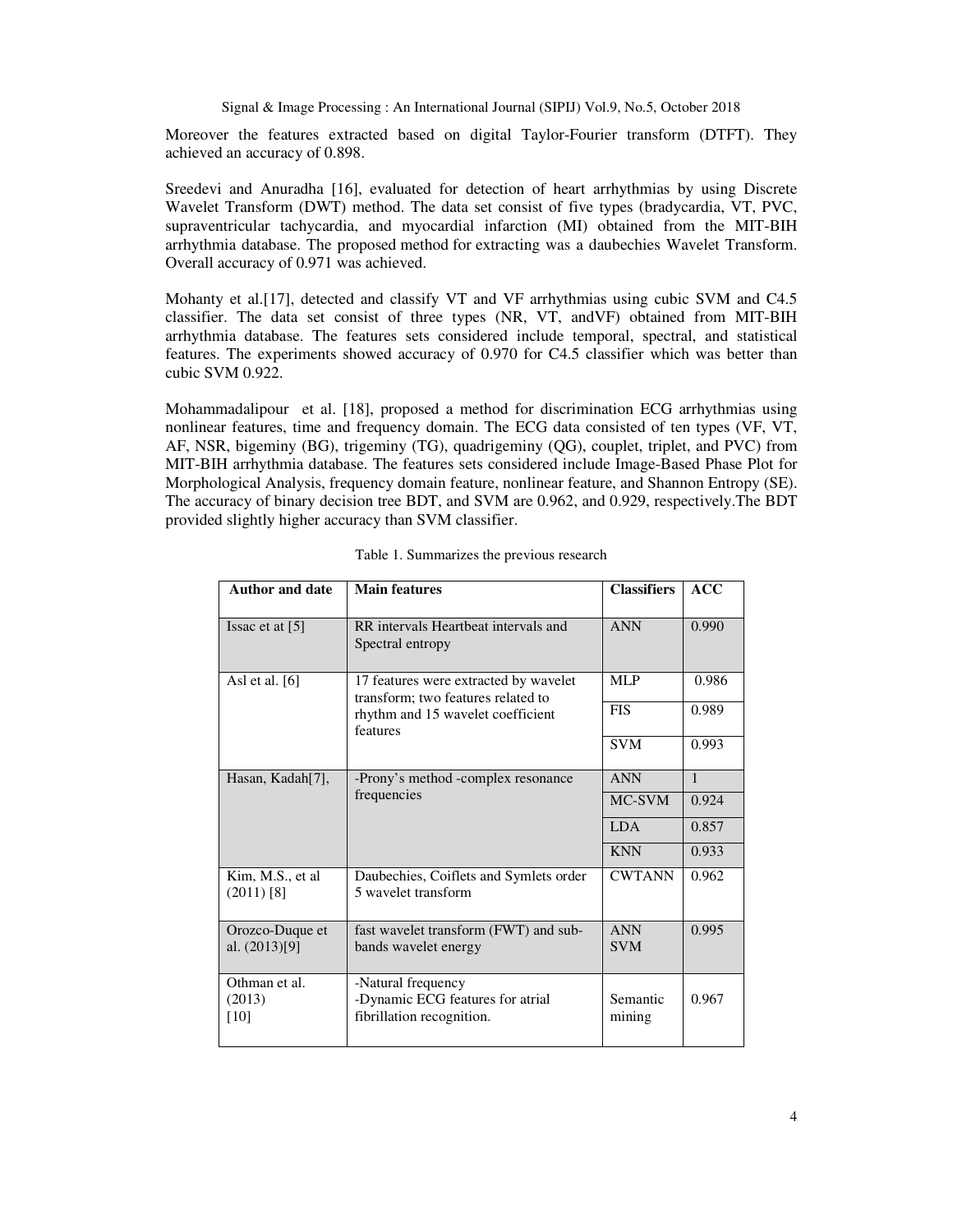| Li and<br>Rajagopalan<br>(2014)<br>$[11]$ | -Time domain features, -Frequency<br>domain features, -Complexity features<br>and -Statistical feature      | <b>SVM</b>                                    | 0.963 |
|-------------------------------------------|-------------------------------------------------------------------------------------------------------------|-----------------------------------------------|-------|
| Kavitha and<br>Christopher [12]           | Nonlinear analysis and -Nonlinear<br>analysis                                                               | $\overline{\text{SVM}}$                       | 0.984 |
| Pooyan and<br>Akhoondi[13]                | Morphological features                                                                                      | SVM                                           | 0.959 |
| Weixin[14]                                | -Frequency domain features, -Time<br>domain features and -Complexity<br>features                            | Fuzzy<br>logic<br>classifier                  | 0.885 |
| Tripathy et al. [15]                      | Digital Taylor-Fourier transforms<br>(DTFT).                                                                | LS-SVM                                        | 0.898 |
| Sreedevi and<br>Anuradha (2017)<br>[16]   | Daubechies Wavelet Transform                                                                                | <b>ANN</b>                                    | 0.971 |
| Mohanty et al.<br>(2018)<br>$[17]$        | Time-frequency and statistical features                                                                     | C4.5                                          | 0.970 |
|                                           |                                                                                                             | Cubic<br><b>SVM</b>                           | 0.922 |
| Mohammadalipour<br>et al (2018)<br>[18]   | -Image-Based Phase Plot for<br>Morphological Analysis<br>-Frequency Domain Feature<br>-Nonlinear Feature SE | <b>SVM</b><br>(For 4)<br>different<br>stages) | 0.929 |
|                                           |                                                                                                             | <b>BDT</b><br>(For 4)<br>different<br>stages) | 0.962 |

Signal & Image Processing : An International Journal (SIPIJ) Vol.9, No.5, October 2018

# **The significant points of the above literature review are as follows:**

- Almost all of the researchers have used MIT-BIH arrhythmia database.
- Researchers have worked on different ECG datasets that of different cardiac disorders like: VT, VF, VB, VC, PVC, AF, BG, MI and so on, but mostly on ventricular arrythmias.
- An advancement has been observed in computer-aided ECG signal analysis and diagnosis during the last decade.
- The combined fast wavelet transform (FWT) and sub-bands wavelet energy features gave the best accuracy all of studies involving (0.995) ANN classifier. It has been found that is it better than using Daubechies Wavelet Transform alone (accuracy 0.971), or morphological features likeRR intervals, Heartbeat intervals, and Spectral entropy (accuracy 0.990).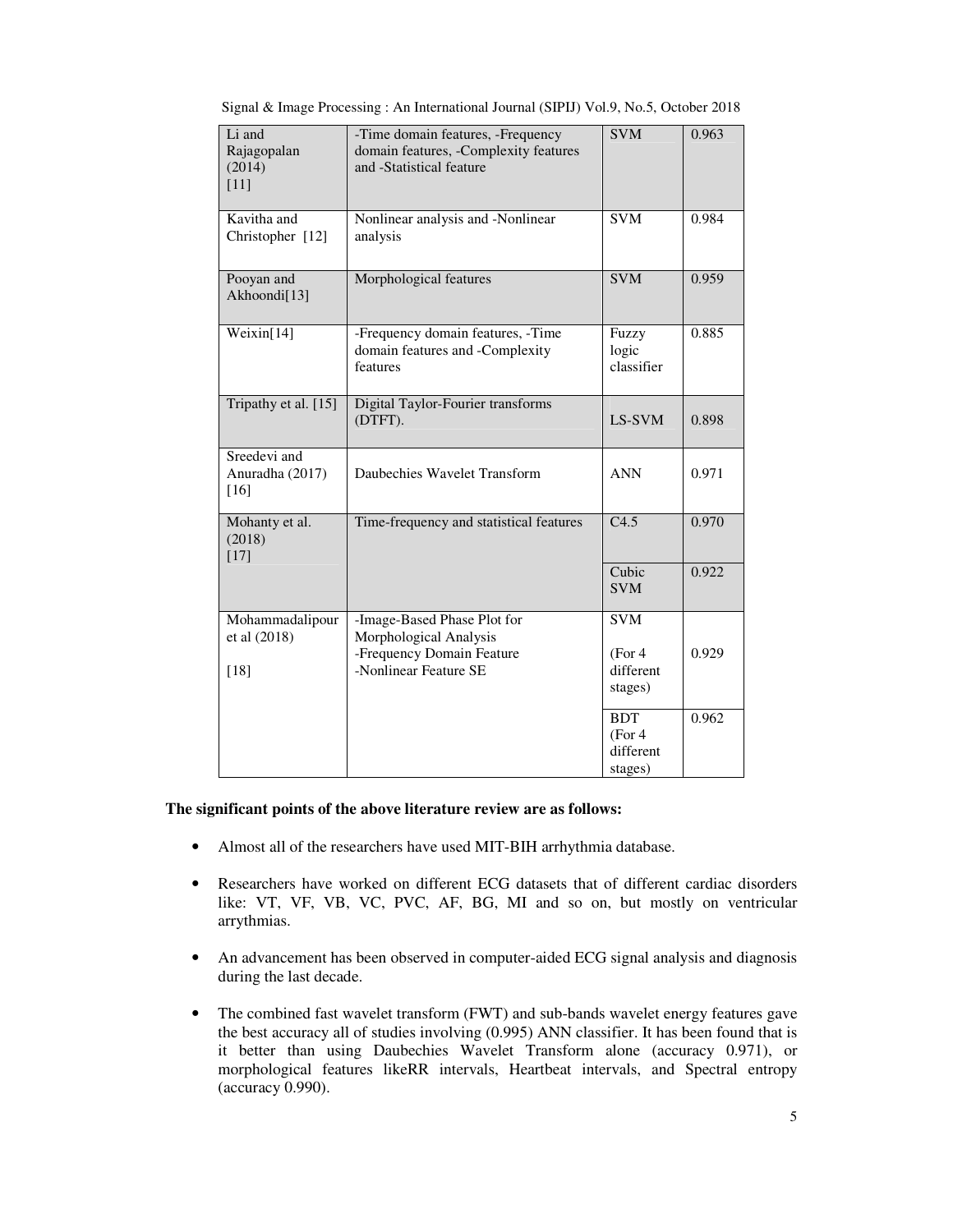- Wavelet transform analysis boosts the accuracy of detecting of ECG arrhythmias, if used with SVM and ANN classifiers compared to nonlinear analysis, linear analysis, statistical features, and morphological features.
- Most studies showed good accuracy using ANN and SVM classifiers compared to other classifiers.

# **3. METHODOLOGY**

All the methods used in this research will be discussed. All computations were implemented using MATLAB 2014a on a personal computer. The rest of the chapter will be divided into six subsequent categories data collection, feature extraction, T-test feature selection, and finally the classification as shown in Figure 1.

Our methodology in this study can be summarized as follows:

- For each case of the five studied arrhythmias we consider the case as abnormal and compare it to normal case as a control set.
- Features are extracted by computing higher and lower order statistics from six different domains time domain, Fourier transform, and four Wavelet transforms (Daubechies, Coiflets, Symlets, and Meyer).
- We used t-test to screen out statistically insignificant features, while maintaining only useful features.
- We used different classifiers to detect abnormal ECG signals including K-Nearest Neighbour (KNN) with different neighbour number, Artificial Neural Networks (ANN), Naive Bayes, and Support Vector Machine (SVM) with different kernels include: Polynomial, Linear, RBF, quadratic and MLP.
- We used quantitative evaluation criteria to assess the best classifier for each arrhythmia type.



Figure 1. A diagram of our arrhythmia CADx algorithm design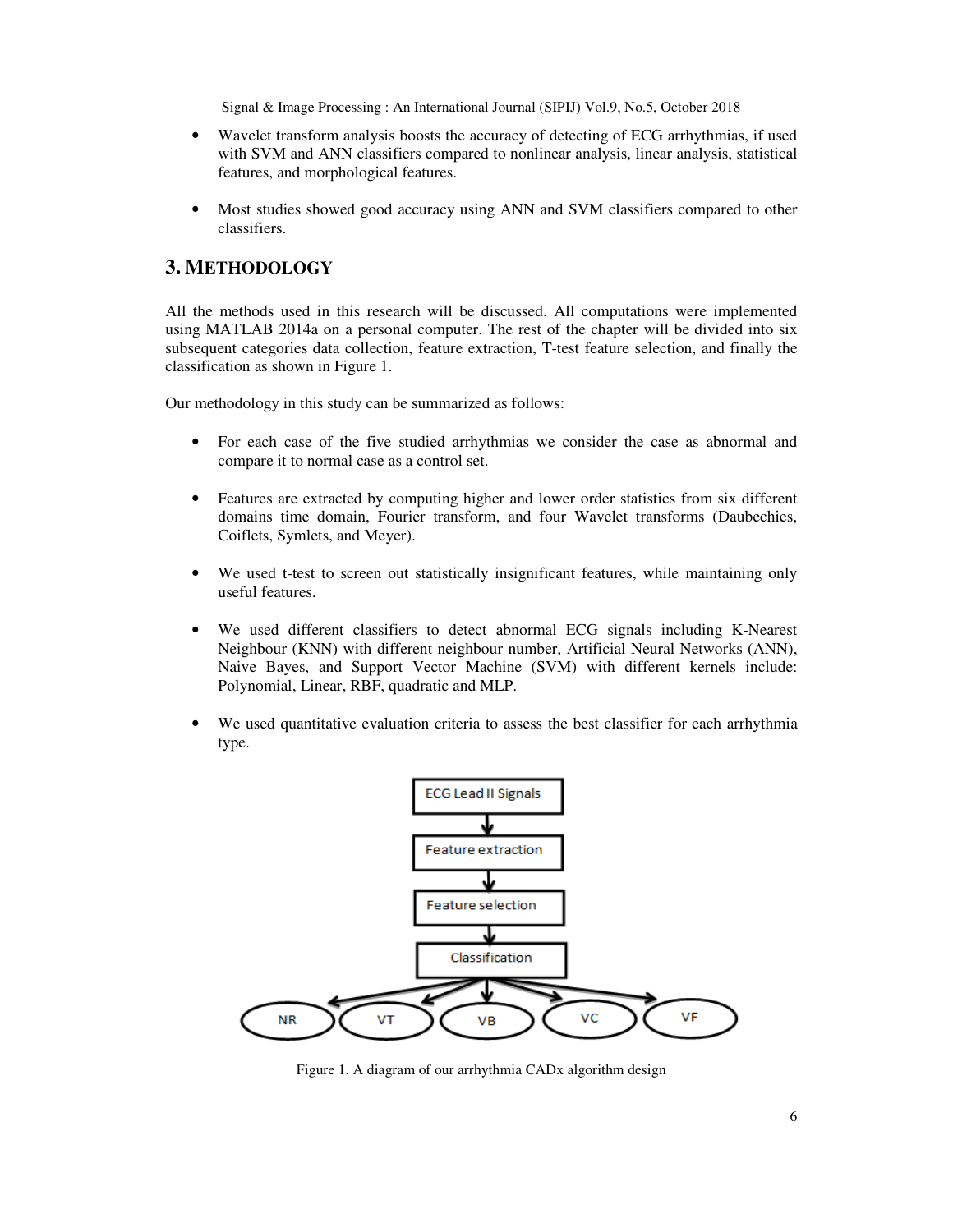# **4. DATABASE**

ECG lead-II signals are used throughout this study acquired from the MIT-BIH arrhythmia [19]. The first available set of standard test dataset for evaluation of arrhythmia database was this MIT-BIH Arrhythmia Database. Furthermore, it has been also used for research purposes in more than five hundred sites around the world since 1980[20].This online database is formed using a set of large number of independent 3s intervals of ECG signals.

The dataset signals used in this study have set of time series sampled at 360 samples/sec for duration of 3secs. This is to comply with the ANSI/AAMI EC13-1992 standard, which requires alarms for abnormal ECG signals to be started within 10secs of their onset. The use of two different sampling was not found to be critical as long as the ECG signal is adequately sampled[21].

The data used is divided into two sets, one is used to train the classifier, and the other one is used to test its performance on non-training data. The two sets are as follow:

- 1. 320 ECG signal for training set: 64 for each arrhythmia class, and 64 for normal class.
- 2. 160 ECG signal for testing sample: 32 for each arrhythmia class, and 32 for normal control class.

# **5. FEATURE EXTRACTION**

ECG Feature Extraction plays a significant role in diagnosing most of the cardiac diseases. For physicians, one cardiac cycle in an ECG signal consists of the P-QRS-T waves. Physicians are trained to detect any abnormality in the amplitudes and intervals in the ECG signal. The amplitudes and intervals values of P-QRS-T segment determines the functionality of the heart. For CAD, recently numerous researchers have developed different numerical techniques for analysing the features from ECG signal pattern.

In our study we computed different higher and lower order statistics from six different domains, as follows:

# **Mean**

To measure the average of the values[22].

$$
\mu = \frac{1}{m} \sum_{i=1}^{m} x_i
$$

#### **Standard deviation**

To measure how the values are spread out around the mean [22].

$$
\sigma = \sqrt{\frac{1}{m-1} \sum_{i=1}^{m} (x_i - \mu)^2}
$$

**2**

**1**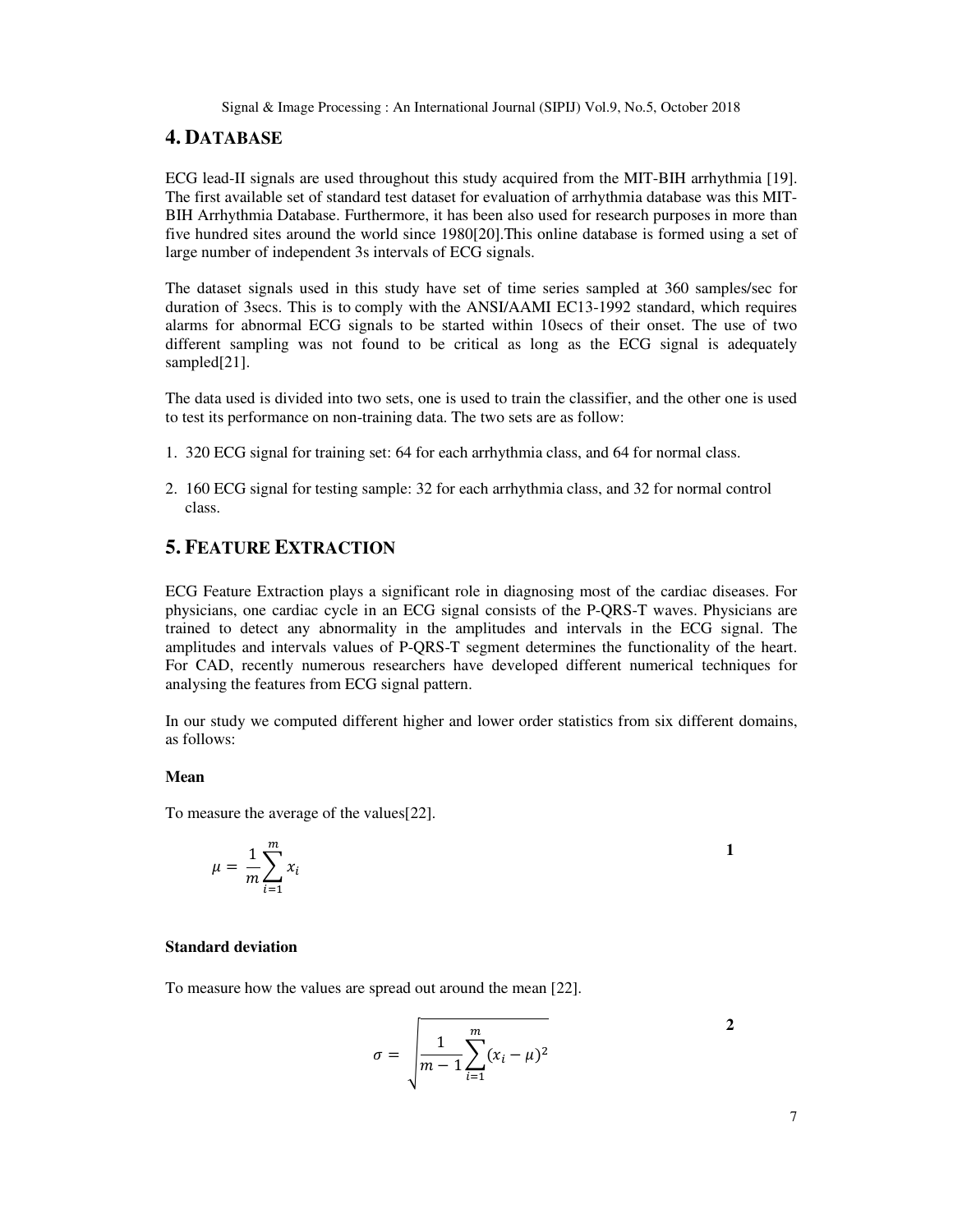#### **Kurtosis**

To measure the peakedness of the probability distribution of the data[22].

$$
ku = \frac{\mu_4}{\rho^4} \tag{3}
$$

Where  $\mu_4$ 

$$
\mu_4 = \frac{1}{m} \sum_{i=1}^{m} (x_i - \mu)^4
$$

#### **Skewness**

To measure the asymmetry of the data pattern[22].

$$
Sk = \frac{\mu_3}{\rho^3} \tag{5}
$$

Where  $\mu_3$ 

$$
\mu_3 = \frac{1}{m} \sum_{i=1}^{m} (x_i - \mu)^3
$$
6

## **Percentiles**

Percentiles were used to measure the position. In this study, we computed percentiles at 10, 30, 40, 70 and 90%.

#### **Median**

Medianwas used to measure most frequent value of the data pattern.

#### **Mode**

Mode was used to measure most probable value in the signal pattern.

In addition to the above mentioned measures, we also computed variance, mean of derivatives, standard deviation of derivatives, and third moment. All these features were computed using MATLAB built-in functions. Such statistical features are computed in time domain, Fourier domain, and four different wavelet domains [Daubechies (db1), Coiflets (coif1), Symlets (sym4), and Dmey] to extract different information from the signal. In wavelet domain, these statistical features are computed from the approximation coefficients as well as from the detailed coefficients. So, we have 30 features from each wavelet domain. We repeated this for each different wavelet domain as mentioned earlier, so, we have 120 features total extracted from all wavelet domains.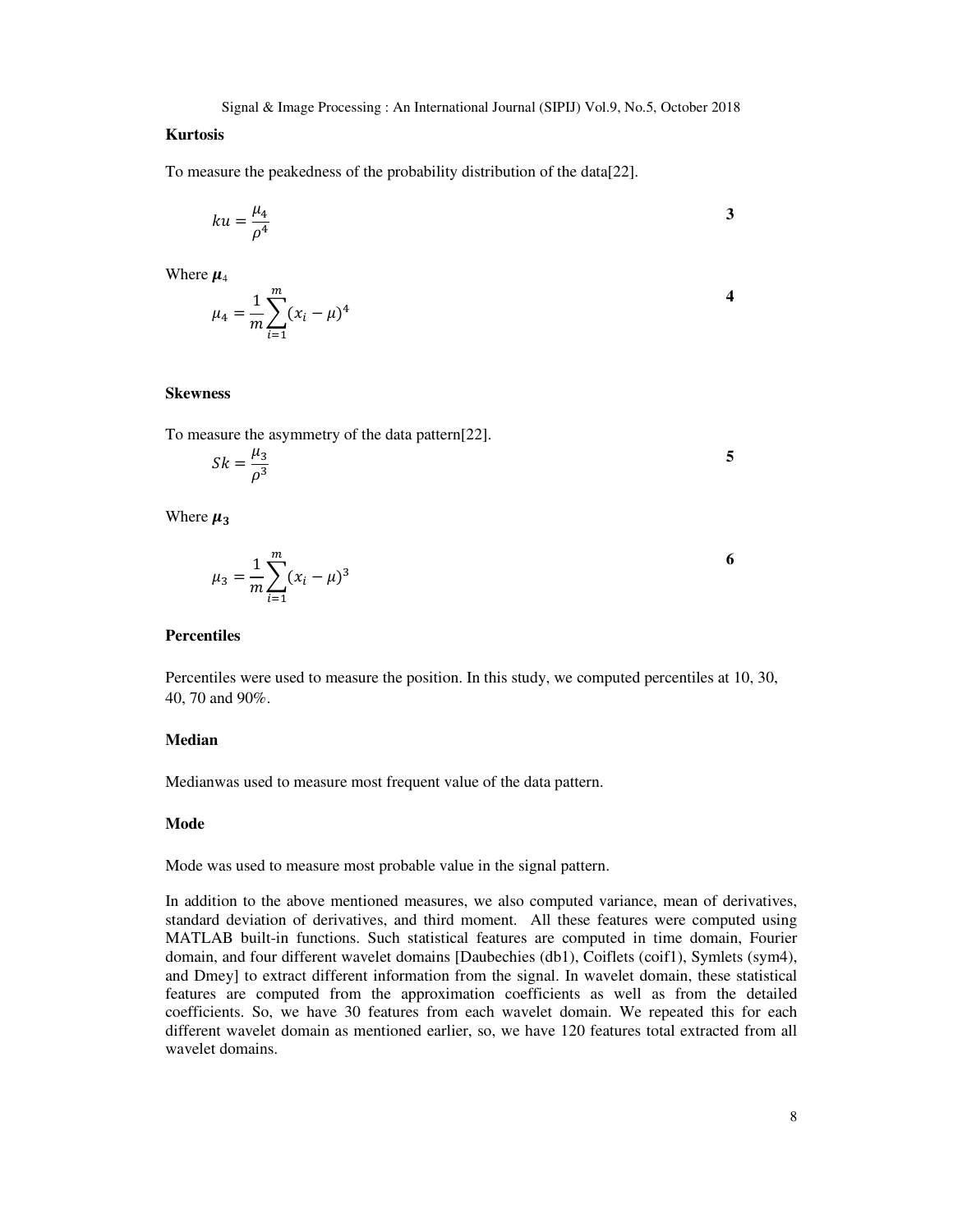Note that we do not know which of the features will be significant for detection of each disease, that's why we used t-test to screen out statistically insignificant features for each of the four diseases studied here. Eventually, four different algorithms are set to best detect each of the four ventricular abnormalities.

#### **T-Test**

Student t-test is most commonly used in the context of hypothesis testing. Student t-testuse tdistribution to identify the statistical significance of each feature. The method can be described as follows:

- Consider a particular feature of interest.
- Divide the values into two sets for normal and abnormal cases.
- Compute the mean and standard deviation for both sets.
- Use the t-test to compute the p-value of the null hypothesis that both sets do not have a statistically significant difference.
- The feature is suitable if the P-value is 0.05 or less.
- Eliminate any feature if the P-value is greater than 0.05 because there is no relation with the type of signal and it will over burden the classifier and waste computational power for nothing[23].

# **6. CLASSIFICATION**

Machine Learning is the technology used for mining knowledge from data. It plays a central role in pattern/image recognition by classifying two or more classes of data patterns. The learning techniques that are used in training the classes depend on the patterns that are extracted from the raw data (features). In this study we use four main types of classifiers with existing functions in MATLAB, which are Support Vector Machine (SVM), Naïve Bayes, K-Nearest Neighbor (KNN), and Artificial Neural Network(ANN).

In SVM classifier, we tried different kernels, including linear, polynomial, and quadratic. In Bayesian classifier, we used the built-in function in MATLAB "Classify" with "diaglinear" type. In KNN classifier, we tried K=  $1, 2, 3, 4, 5$ . In ANN classifier, we used feed-forward network with size [250 250 55 35 15], 'tansig' thresholding function for all network levels,'trainrp' training algorithm, and 'learngdm' for weight updating algorithm. Note that, in our results we showed; for each arrhythmia type, only the results of best five of all classifiers tried.

# **7. RESULTS AND DISCUSSION**

In this chapter, we compare between the Accuracy, Sensitivity, Specificity, and Area Under the Curve (AUC) of the Receiver Operator Characteristic (ROC) curve to declare which of the classifiers are feasible for each type of arrhythmias studied. After that, we compared our results with previous work.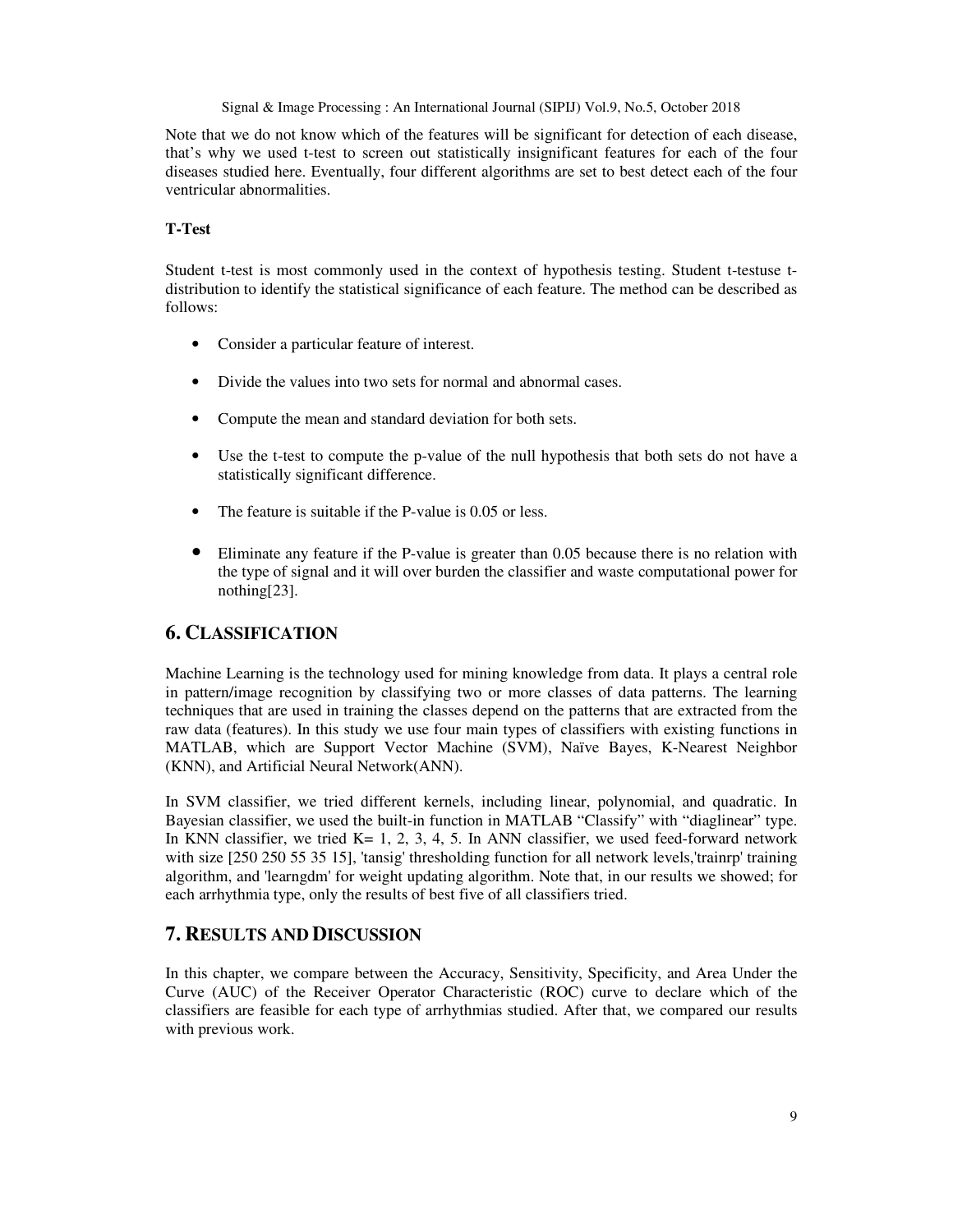#### **7.1 Ventricular Fibrillation (VF)**

Figure 1 illustrates an example of 3secsVF lead II ECG time series sampled at 360 samples/sec.



Figure 1. Ventricular Fibrillation (VF)

Table 2 summarizes the performance parameters of the best five classifiers among the ten we tried.

|              | KNN,  | <b>SVM</b>   | <b>SVM</b>   | Naïve |            |
|--------------|-------|--------------|--------------|-------|------------|
|              | $K=1$ | Linear       | Polynomial   | Bayes | <b>ANN</b> |
| <b>ERROR</b> |       |              |              |       |            |
| <b>RATE</b>  | 0.094 | $\mathbf{0}$ | $\mathbf{0}$ | 0.094 | 0.0192     |
| Accuracy     | 0.954 |              |              | 0.954 | 0.991      |
| Sensitivity  |       |              |              |       | 0.982      |
| Specificity  | 0.915 |              |              | 0.915 |            |
| <b>PPV</b>   | 0.906 |              |              |       |            |
| <b>NPV</b>   |       |              |              | 0.968 | 0.968      |
| <b>AUC</b>   | 0.958 |              |              | 0.958 | 0.991      |

Table 2. The Performance evaluation of the best five classifiers (VF)

The performance parameters of ANN shown in the table above are the average of five different runs.SVM classifier (with both linear and polynomial kernels) shows the best results among all classifiers tried as shown in Table 2 while the next best classifier is ANN.

# **Comparison of the results for VF types with published results:**

The following table compares our best classifiers results with previous studies on the Ventricular Fibrillation (VF):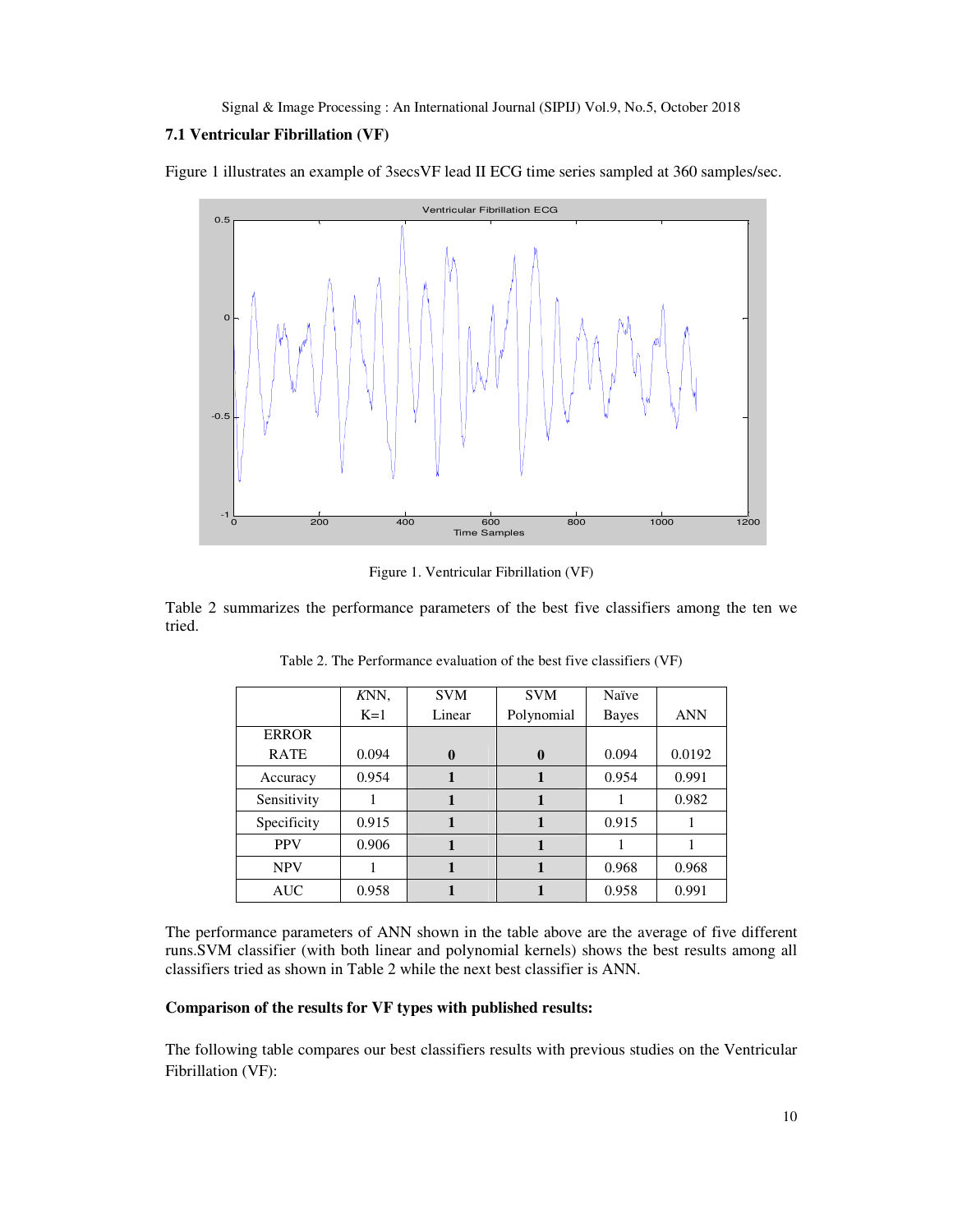| Author and date                       | Main features                                                        | Classifiers           | <b>ACC</b>   |
|---------------------------------------|----------------------------------------------------------------------|-----------------------|--------------|
| Pooyan and Akhoondi<br>$(2016)$ [13]  | Morphological<br>features                                            | <b>SVM</b>            | 0.945        |
| Lee et al. $(2013)$ $\overline{[24]}$ | RR interval, QRS<br>slope, and QRS<br>shape similarity               | <b>SVM</b>            | 0.883        |
| Kavitha and Christopher<br>$[12]$     | Nonlinear analysis<br>and -Nonlinear<br>analysis                     | <b>SVM</b>            | 0.934        |
| Issac et at (2005) [5]                | RR intervals<br>Heartheat intervals<br>and Spectral entropy          | <b>ANN</b>            | 0.975        |
| Bai et al. (2011) [25]                | Frequency Spectrum<br>Entropy (SpEn) and<br><b>Energy Rate ERIMF</b> | Naïve Bayes           | 0.9737       |
| This study                            | FFT, wavelet<br>transforms and                                       | $KNN, K=1$            | 0.954        |
|                                       | statistical features                                                 | <b>SVM</b> Linear     | $\mathbf{1}$ |
|                                       | (141 features)                                                       | <b>SVM Polynomial</b> | $\mathbf{1}$ |
|                                       |                                                                      | Naïve Bayes           | 0.954        |
|                                       |                                                                      | <b>ANN</b>            | 0.991        |

Signal & Image Processing : An International Journal (SIPIJ) Vol.9, No.5, October 2018 Table 3. Comparison of our best results for VF types with previous studies

From Table 3, our SVM and ANN classifiers are better than previous studies on Ventricular Fibrillation (VF) with more than 1.5% in accuracy improvement.

# **7.2 Ventricular Tachycardia (VT)**

Figure 2 an example of 3secs VT lead II ECG time series sampled at 360 samples/ sec.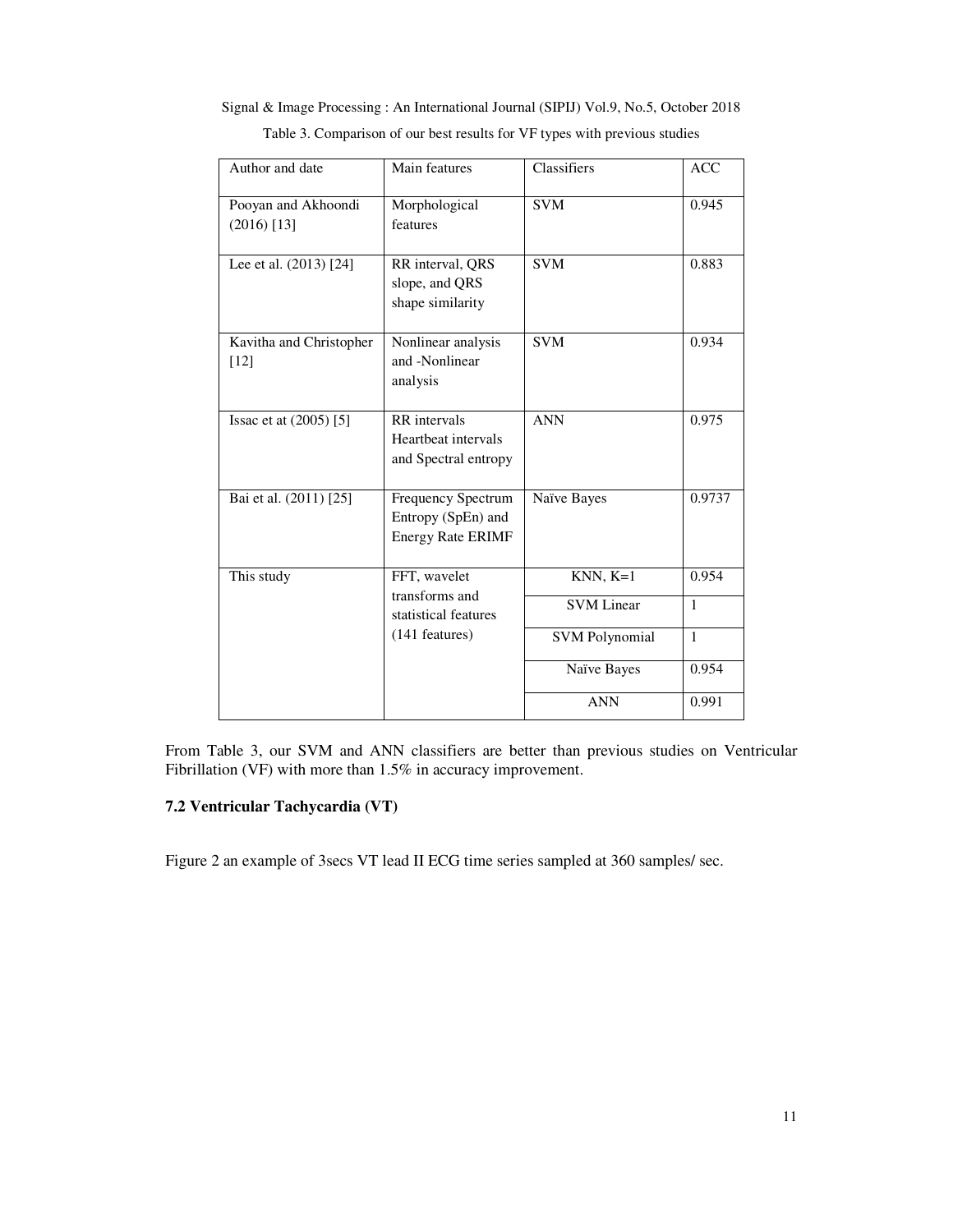



Figure 2. Ventricular Tachycardia (VT)

Table 4 summarizes the performance parameters of the best five classifiers among the ten we tried:

|                   | KNN,  | <b>SVM</b> | <b>SVM</b> | Naïve Bayes | <b>ANN</b> |
|-------------------|-------|------------|------------|-------------|------------|
|                   | $K=1$ | Linear     | Polynomial |             |            |
| <b>ERROR RATE</b> | 0.188 | 0.094      | 0.032      | 0.188       | $\Omega$   |
| Accuracy          | 0.907 | 0.954      | 0.985      | 0.907       |            |
| Sensitivity       | 0.965 |            |            | 0.934       |            |
| Specificity       | 0.862 | 0.915      | 0.97       | 0.883       |            |
| <b>PPV</b>        | 0.844 | 0.907      | 0.969      | 0.875       |            |
| <b>NPV</b>        | 0.969 |            |            | 0.938       |            |
| <b>AUC</b>        | 0.913 | 0.958      | 0.985      | 0.908       |            |

Table 4. The Performance evaluation of the best five classifiers (VT)

Note that, the performance parameters of ANN shown in the table above are the average of five different runs. ANN classifier shows the best result among all classifiers tried as shown in Table 4, while the next best classifier is SVM polynomial kernels.

## **Comparison of the results for VT types with published results:**

The following table compares our best classifiers results with previous studies on the Ventricular Tachycardia (VT):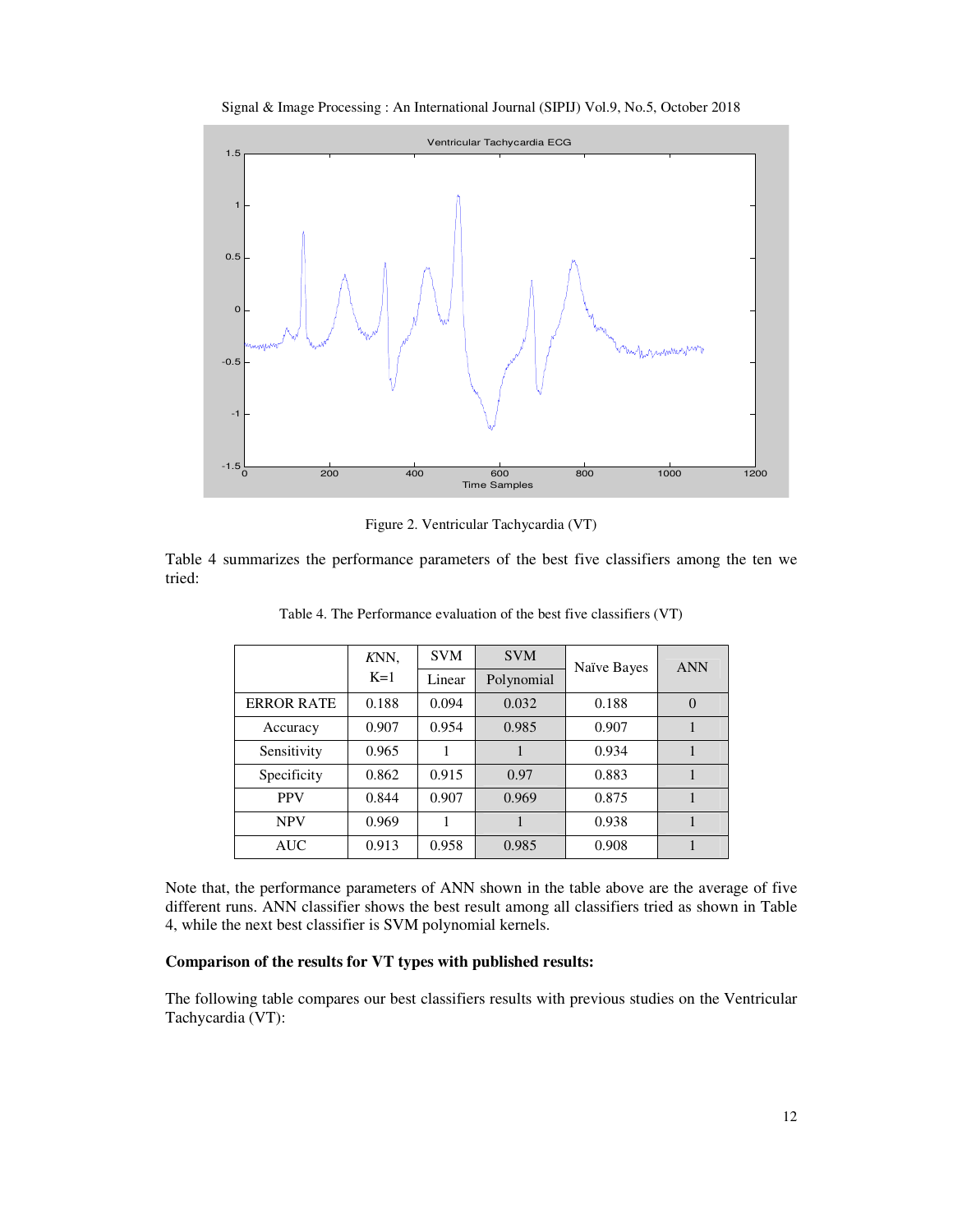| Author and date                      | Main features                                                               | Classifiers                                              | <b>ACC</b>              |
|--------------------------------------|-----------------------------------------------------------------------------|----------------------------------------------------------|-------------------------|
| Pooyan and Akhoondi<br>$(2016)$ [13] | Morphological<br>features                                                   | <b>SVM</b>                                               | 0.958                   |
| Lee et al. (2013) [24]               | RR interval, QRS<br>slope, and QRS<br>shape similarity                      | <b>SVM</b>                                               | 0.926                   |
| Aparna et al. (2017) [26]            | morphological<br>features                                                   | <b>SVM</b>                                               | 0.954                   |
| Bai et al. (2011) [25]               | <b>Frequency Spectrum</b><br>Entropy (SpEn) and<br><b>Energy Rate ERIMF</b> | Naïve Bayes                                              | 0.907                   |
| This study                           | FFT, wavelet<br>transforms and<br>statistical features                      | $KNN, K=1$<br><b>SVM</b> Linear<br><b>SVM</b> Polynomial | 0.907<br>0.954<br>0.985 |
|                                      | $(141$ features)                                                            | Naïve Bayes<br><b>ANN</b>                                | 0.954                   |

Signal & Image Processing : An International Journal (SIPIJ) Vol.9, No.5, October 2018 Table 5: Comparison of our best results for VT types with previous studies

Table 5 our SVM (polynomial kernel) and Naïve Bayes classifiers accuracy is better than previous studies on Ventricular Tachycardia (VT).

# **7.3 Ventricular Couplet (VC)**

Figure 3 illustrates an example of 3secs VC lead II ECG time series sampled at 360 samples/ sec.



Figure 3. Ventricular Couplet (VC)

Table 6 summarizes the performance parameters of the best five classifiers among the ten we tried: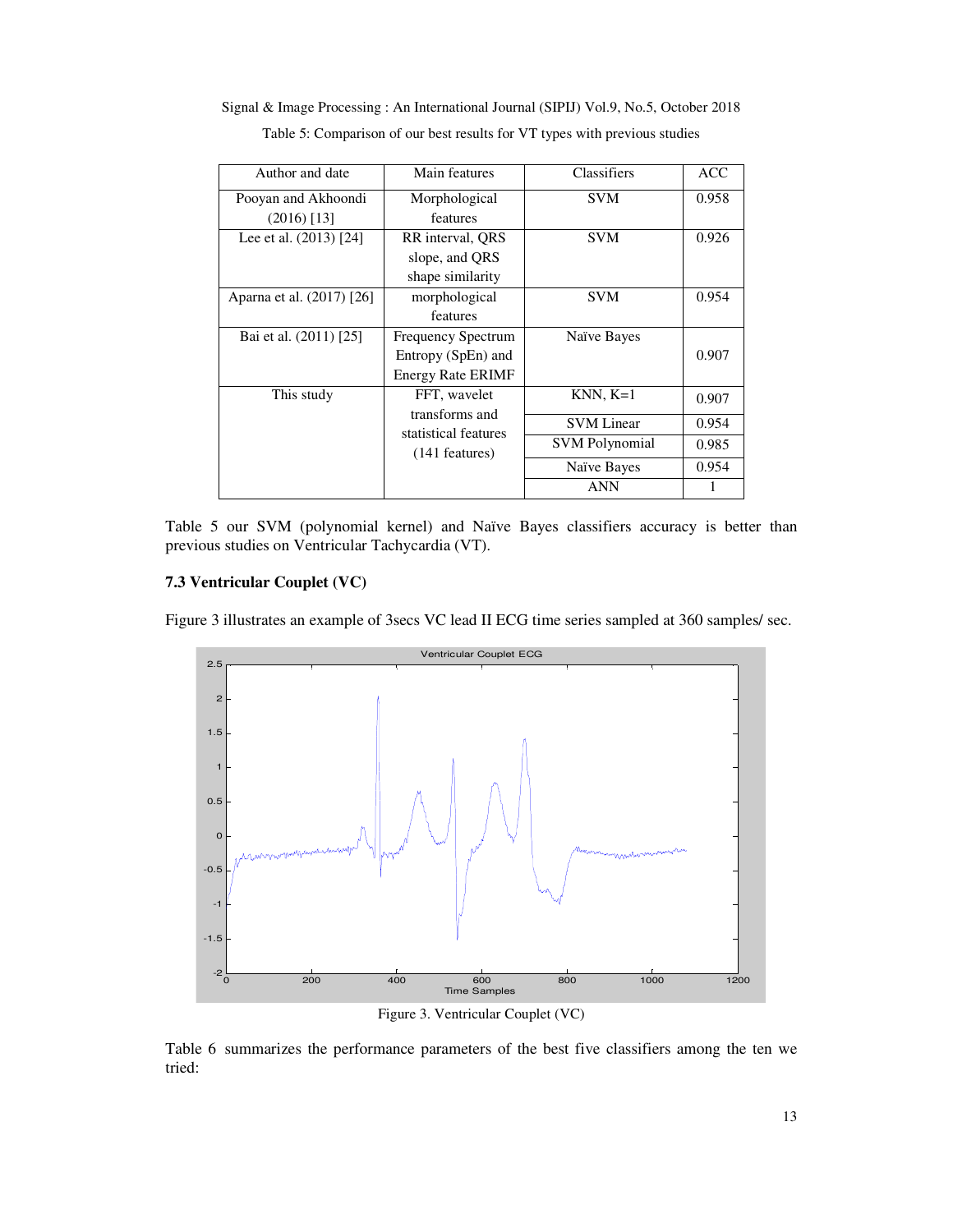|                   | KNN,  | KNN,  | <b>SVM</b> | <b>SVM</b> | <b>ANN</b> |
|-------------------|-------|-------|------------|------------|------------|
|                   | $K=1$ | $K=2$ | Linear     | Polynomial |            |
| <b>ERROR RATE</b> | 0.25  | 0.25  | 0.125      | 0.25       | 0.063      |
| Accuracy          | 0.875 | 0.875 | 0.938      | 0.875      | 0.969      |
| Sensitivity       | 0.929 | 0.929 | 0.938      |            | 0.942      |
| Specificity       | 0.834 | 0.834 | 0.938      | 0.8        |            |
| <b>PPV</b>        | 0.813 | 0.813 | 0.938      | 0.75       |            |
| <b>NPV</b>        | 0.938 | 0.938 | 0.938      |            | 0.938      |
| <b>AUC</b>        | 0.881 | 0.881 | 0.938      | 0.9        | 0.971      |

Signal & Image Processing : An International Journal (SIPIJ) Vol.9, No.5, October 2018

Table 6. The Performance evaluation of the best five classifiers (VC)

The performance parameters of ANN shown in the table above are also the average of five different runs. ANN classifier shows the best result among all classifiers tried as shown in the Table 6, while the next best classifier is SVM (with linear kernel).

#### **Comparison of the results for VC types with published results:**

The following table compares our best classifiers results with previous studies on the VC:

| Author and date            | Main features                                                              | Classifiers                                                        | Sensitivity                               |
|----------------------------|----------------------------------------------------------------------------|--------------------------------------------------------------------|-------------------------------------------|
| Owis et al. (2001)<br>[21] | The correlation<br>dimension and<br>largest<br>Lyapunov<br>exponent        | $KNN, K=1$<br>$KNN, K=2$<br>$KNN, K=3$<br>$KNN, K=4$<br>$KNN, K=5$ | 0.594<br>0.656<br>0.687<br>0.687<br>0.718 |
| This study                 | FFT, wavelet<br>transforms and<br>statistical features<br>$(141$ features) | $KNN, K=1$<br>$KNN, K=2$<br><b>SVM</b> Linear                      | 0.929<br>0.929<br>0.938                   |
|                            |                                                                            | <b>SVM Polynomial</b><br><b>ANN</b>                                | 1<br>0.942                                |

Table 7: Comparison of our best results for VC types with previous studies

Table 7 shows our KNN K=1 and K=2 classifiers Sensitivity is better than previous studies on Ventricular couplet. Furthermore, though not classifier comparable, our SVM and ANN results exceeded their best KNN results.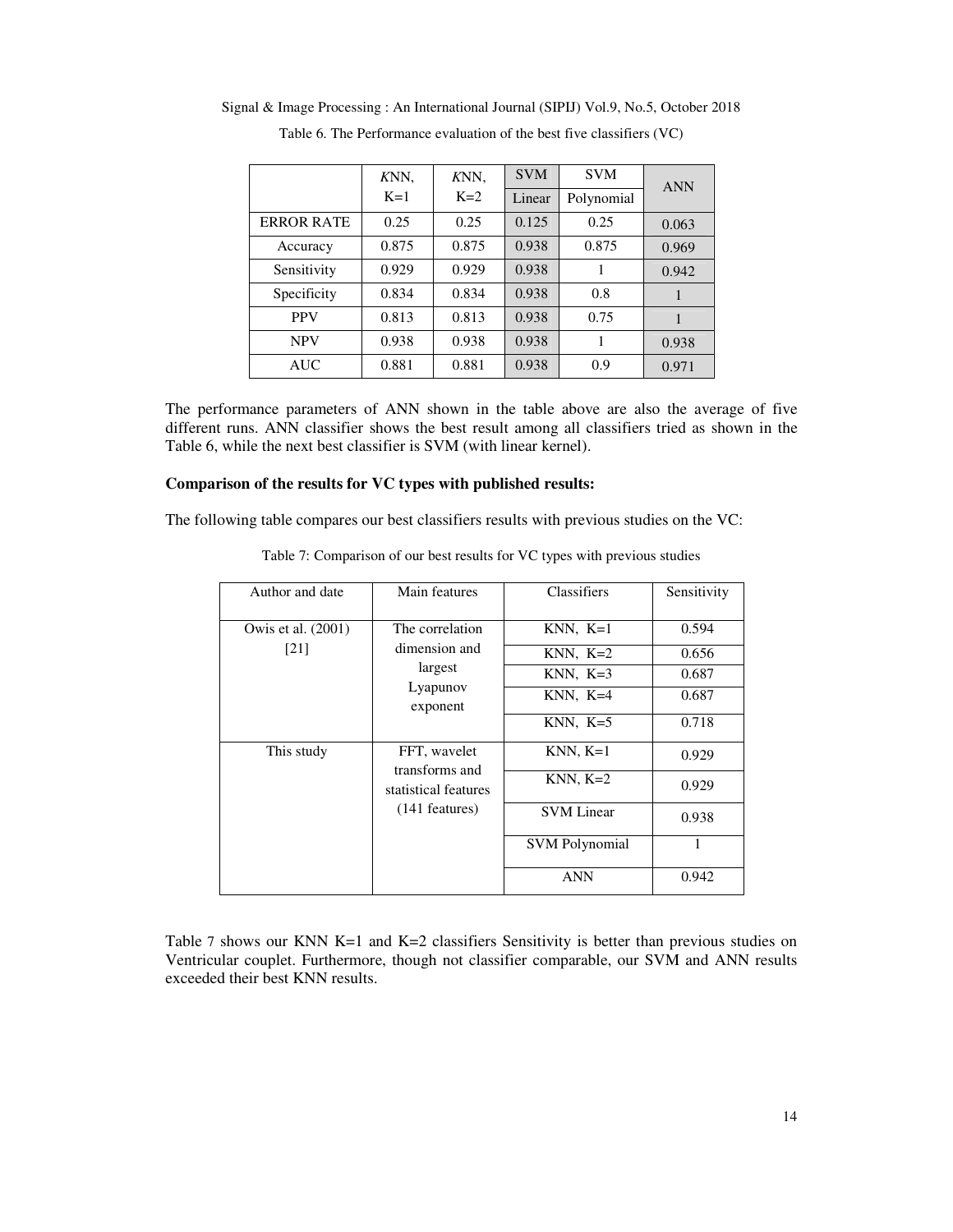## **7.4 Ventricular Bigeminy (VB)**

Figure 4 illustrates an example of 3secs VB lead II ECG time series sampled at 360 samples/ sec.



Figure 4. Ventricular Bigeminy (VB)

Table 8summarizes the performance parameters of the best five classifiers:

|                   | KNN,<br>$KNN, K=3$ |       | <b>SVM</b> | <b>SVM</b> | <b>ANN</b> |  |
|-------------------|--------------------|-------|------------|------------|------------|--|
|                   |                    | $K=4$ | Linear     | Polynomial |            |  |
| <b>ERROR RATE</b> | 0.219              | 0.25  | 0.094      | 0.219      | 0.063      |  |
| Accuracy          | 0.891              | 0.875 | 0.954      | 0.891      | 0.969      |  |
| Sensitivity       | 0.858              | 0.853 | 0.940      | 0.963      |            |  |
| Specificity       | 0.932              | 0.9   | 0.968      | 0.838      | 0.942      |  |
| <b>PPV</b>        | 0.938              | 0.907 | 0.969      | 0.813      | 0.938      |  |
| <b>NPV</b>        | 0.844              | 0.844 | 0.938      | 0.969      |            |  |
| <b>AUC</b>        | 0.895              | 0.877 | 0.954      | 0.901      | 0.971      |  |

Table 8. The Performance evaluation of the best five classifiers (VB)

Note that, the performance parameters of ANN shown in the table above are the average of five different runs. ANN classifier shows the best result among all classifiers tried as shown in the table above, while the next best classifier is SVM linear kernels.

## **Comparison of the results for VB types with published results:**

The following table compares our best classifiers results with previous studies on the VB: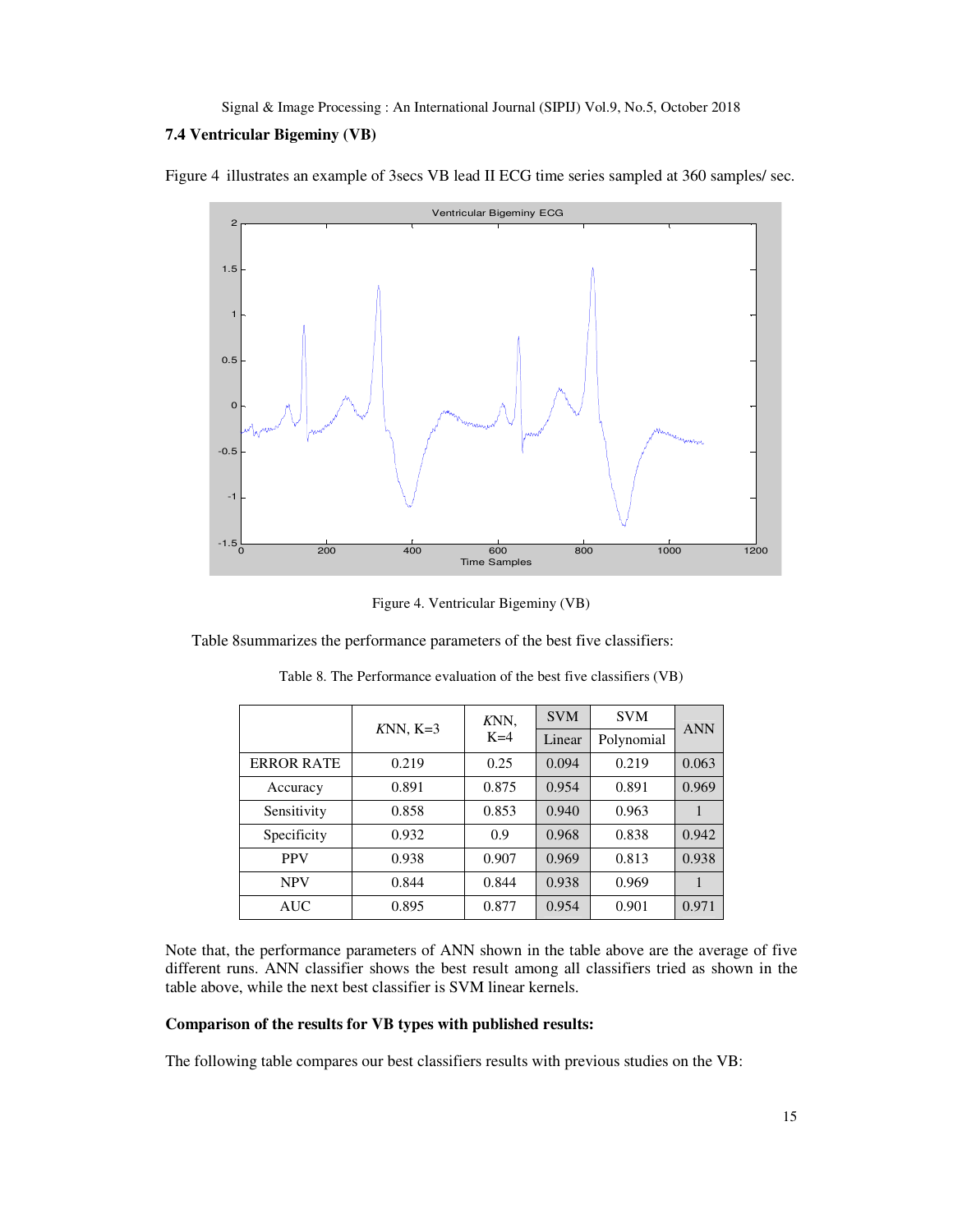| Author and date                 | Main features                                                           | Classifiers           | Sensitivity |
|---------------------------------|-------------------------------------------------------------------------|-----------------------|-------------|
| Al-Atabany et al.<br>(2004)[27] | CON, ASM, ENT,<br>COR, MAX, and<br><b>Inverse</b><br>difference moment) | Naïve Bayes           | 0.846       |
| Owis et al. (2001)              | The correlation                                                         | $KNN, K=1$            | 0.593       |
| [21]                            | dimension and<br>largest                                                | $KNN, K=2$            | 0.718       |
|                                 | Lyapunov<br>exponent                                                    | $KNN, K=3$            | 0.718       |
|                                 |                                                                         | $KNN, K=4$            | 0.843       |
|                                 |                                                                         | $KNN, K=5$            | 0.812       |
| This study                      | FFT, wavelet<br>transforms and                                          | $KNN, K=3$            | 0.858       |
|                                 | statistical features<br>$(141$ features)                                | $KNN, K=4$            | 0.853       |
|                                 |                                                                         | <b>SVM</b> Linear     | 0.940       |
|                                 |                                                                         | <b>SVM Polynomial</b> | 0.963       |
|                                 |                                                                         | <b>ANN</b>            |             |

Signal & Image Processing : An International Journal (SIPIJ) Vol.9, No.5, October 2018

Table 9. Comparison of our best results for VB types with previous studies

#### CHAPTER 1: From

Table 9 we notice that, our KNN  $(K=3$  and  $K=4$ ) classifiers Sensitivity is better than previous studies on Ventricular Bigeminy. Furthermore, SVM and ANN got even better results.

# **8. CONCLUSION**

It is obvious that our study is better than all previous studies by combining lower and higher order statistical features computed on data in six different domains: time domain, Fourier domain, and four Wavelet domains. This made our CAD algorithm perform generally better as compared to previous studies regardless of studied abnormality or classifier used. However, we can see that SVM and ANN classifiers perform generally better than KNN and Naïve Bayes classifiers.

#### **REFERENCES**

- [1] Wilhelm, K., (2008)"Classification Techniques for Undersampled Electromyography and Electrocardiography", ProQuest Dissertations Publishing, pp 10.
- [2] Chin, F., (2012)"A real-time data mining technique applied for critical ECG rhythm on handheld device", pp. 19.
- [3] AlGhatrif, M. & Lindsay J., (2012)"A brief review: history to understand fundamentals of electrocardiography", Journal of community hospital internal medicine perspectives, Vol. 2, No. 1.pp14383.
- [4] Islam M. K., Haque A. N. M. M., Tangim G., Ahammad T., and Khondokar M. R. H., (2012)"Study and analysis of ECG signal using MATLAB & LABVIEW as effective tools", International journal of Computer and Electrical engineering,Vol. 4, No. 3, pp 404.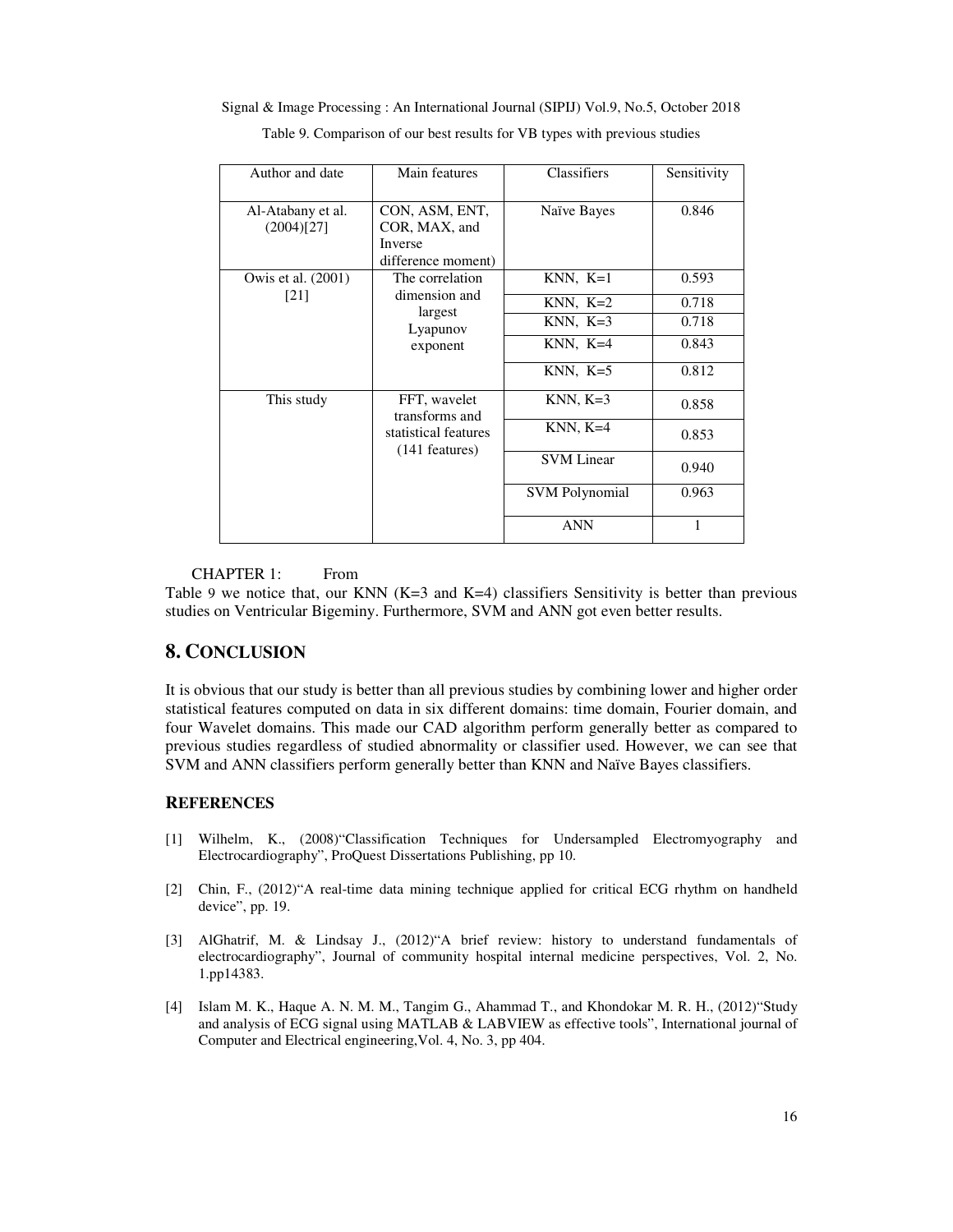- [5] Niwas S. I., Kumari R. S., and Sadasivam V., (2005)"Artificial neural network based automatic cardiac abnormalities classification", in Computational Intelligence and Multimedia Applications, Sixth International Conference on IEEE, pp 41- 46.
- [6] Asl, B.M., Setarehdan S.K., and Mohebbi M., (2008)"Support vector machine-based arrhythmia classification using reduced features of heart rate variability signal",Artificial intelligence in medicine, Vol.44, No.1, pp 51-64.
- [7] Bani-Hasan, M., Kadah Y. M., and El-Hefnawi F., (2010)"Identification of cardiac arrhythmias using natural resonance complex frequencies",International Journal of Biological and Life Sciences, Vol. 6, No.3, pp 143-149.
- [8] Kim, M.S., cho, Y. C., Seo, S., Son, C., and Kim, Y., (2011)"A new method of ECG feature detection based on combined wavelet transform for u-health service",Biomedical Engineering Letters,Vol. 1, No. 2, pp 108-115.
- [9] Duque, A. O., SantiagoR´ua, SantiagoZuluaga, AlfredoRedondo, JoseV.Restrepo and JohnBustamante, (2013) "Support Vector Machine and Artificial Neural Network Implementation in Embedded Systems for Real Time Arrhythmias Detection", CentrodeBioingenieria, pp 310-313.
- [10] Othman, M.A., Safri, N. M., Ghani, I. A., Harun, F. K. C. H., Ariffin, I, (2013) "A new semantic mining approach for detecting ventricular tachycardia and ventricular fibrillation",Biomedical Signal Processing and Control, Vol. 8, No. 2,pp. 222-227.
- [11] Li, Q., Rajagopalan C., and Clifford G.D., (2014)"Ventricular fibrillation and tachycardia classification using a machine learning approach",IEEE Transactions on Biomedical Engineering, Vol.61, No. 6 pp 1607-1613.
- [12] Kavitha, R. and Christopher T., (2015)"An effective classification of heart rate data using PSO-FCM clustering and enhanced support vector machine", Indian Journal of Science and Technology,Vol.8, No.30.
- [13] Pooyan, M. and Akhoondi, F., (2016)"Providing an efficient algorithm for finding R peaks in ECG signals and detecting ventricular abnormalities with morphological features", Journal of medical signals and sensors, Vol. 6, No. 4,pp 218.
- [14] Weixin, N., (2016) "A novel algorithm for ventricular arrhythmia classification using a fuzzy logic approach", Australasian physical & engineering sciences in medicine, Vol. 39, No. 4,pp 903-912.
- [15] Tripathy, R., Sharma L., and Dandapat S., (2016)"Detection of shockable ventricular arrhythmia using variational mode decomposition", Journal of medical systems, Vol. 40, No.4, pp. 79.
- [16] Sreedevi, G. & Anuradha, B., (2017)"ECG Feature Extraction and Parameter Evaluation for Detection of Heart Arrhythmias", i-Manager's Journal on Digital Signal Processing, Vol. 5, No. 1, pp 29.
- [17] Mohanty, M., Sahooa, S., Biswalb, P., Sabutc, S. (2018) "Efficient classification of ventricular arrhythmias using feature selection and C4.5 classifier", Biomedical Signal Processing and Control, Vol. 44, pp 200-208.
- [18] Mohammadalipour, S. H., Ahmadi, M., Shahghadami, R. and Chon, K. H.,(2018) "Automated Method for Discrimination of Arrhythmias Using Time, Frequency, and Nonlinear Features of Electrocardiogram Signals", Sensors (Basel, Switzerland), Vol. 18, No. 7.
- [19] Moody, G.B., Mark, R.G. and Goldberger A.L., "PhysioNet: a web-based resource for the study of physiologic signals", IEEE Engineering in Medicine and Biology Magazine, Vol. 20, No. 3, pp 70-75.